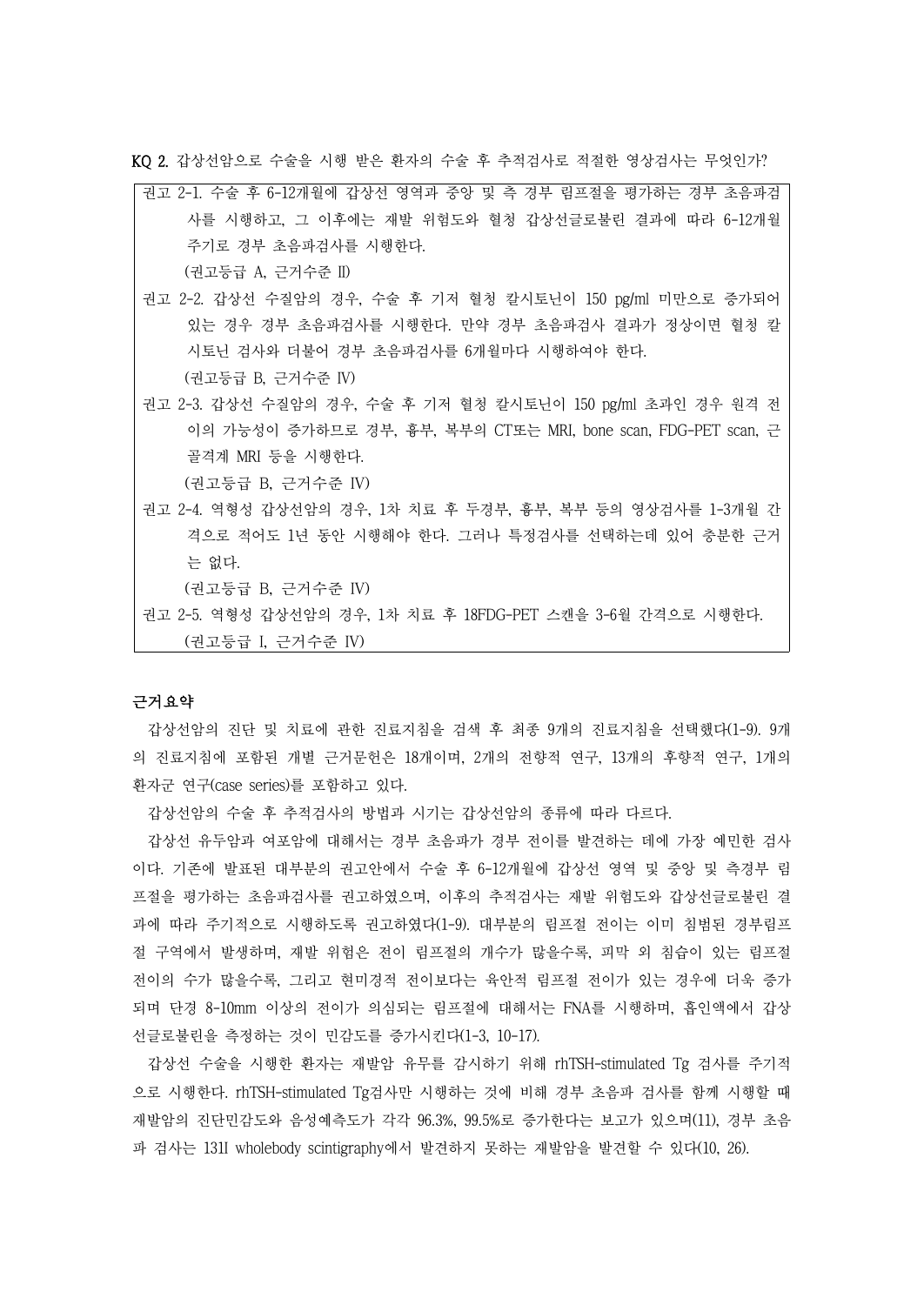갑상선 수질암에서는 수술 후 칼시토닌 레벨에 따라 재발 및 전이를 의심할 수 있으며 먼저 경부 초음파를 시행하고 전이를 발견하기 위한 다양한 영상검사를 시행한다. 칼시토닌 레벨이 150 pg/mL 미만일 때는 향후 6개월마다 초음파와 혈청 검사를 재시행하여야 하며, 150 pg/mL 이상의 칼시토닌 이 측정되는 경우에는 원격 전이 병변을 확인하기 위해 여러 영상검사가 권고되었는데, 시행하여야 하는 영상검사의 종류는 권고안마다 차이가 있었으며, 경부 초음파, 흉부 CT, 복부 MRI, bone scintigraphy는 모든 권고안에 포함되어 있었고, 이외에 골반과 척추의 MRI, FDG-PET을 권고하기도 하였다. 그러나 특정 검사를 선택하거나 조합하는데 있어 충분한 근거는 부족하므로, 권고안에 포함 되어 있지 않더라도, 임상적으로 전이가 의심되는 위치의 영상 검사를 고려하여야 한다(4-6, 18-23).

역형성 갑상선암의 수술 후에는 증상이 있는 부위의 영상검사를 시행하고, 증상이 없어도 FDG-PET, 경부 CT, 흉부 및 복부 CT를 시행하여야 한다. 역형성 갑상선암의 경우는 매우 나쁜 예 후로 인해 수술 후 적절한 검사에 대한 근거는 부족하다. 수술 후 잔존암이 없고 지속적인 치료를 원하는 경우 경부 초음파와 두부, 경부, 흉부, 복부, 골반의 CT 또는 MRI를 6-12개월 동안 1-3개월 간격, 향후 12개월 동안 4-6개월 간격으로 시행하며 치료 후 잔존암이 없는 환자에서 작은 병변을 발견하기 위해 3-6개월 후 FDG PET을 고려할 수 있고 잔존암이 있는 환자에서도 치료방침을 결정 하기 위해 3-6개월 후 FDG PET을 고려할 수 있다(7, 24-25).

임산부와 소아에 대한 갑상선 유두암 수술 후 검사와 추적 검사는 앞서 기술한 일반적인 성인의 경우와 동일하게 경부 초음파를 권고하며, 임산부와 소아에서 갑상선 수질암과 역형성 갑상선암의 수술 후 검사에 대해서는 근거가 부족하다(8, 26).

#### 권고 고려사항

#### a. 이득과 위해

갑상선 유두암과 여포암에 대해서는 세 편의 진료지침 모두 경부 초음파 검사를 일차적인 검사로 추천하였으며 이는 임산부와 소아 환자에서도 동일하였다. 경부 초음파는 갑상선암 수술 후 경부의 전이 병변을 발견하는 데 있어 가장 민감한 검사 방법으로 방사선 노출에 대한 위험이 없고, 수술 부위의 재발 병변이나 전이가 의심되는 경부 림프절에 대한 세침흡인검사를 유도하는 데 사용할 수 있다.<br>-<br>- 갑상선 수질암과 역형성 갑상선암에 대해서는 일차 검사로 경부 초음파가 추천되는 것은 동일하

나 높은 원격전이율을 고려하여 여러 영상검사가 필요하다. 검사에 의한 비용과 방사선 노출의 위 해가 있으나, 원격전이가 있는 환자의 나쁜 예후를 고려할 때 검사의 위해성에 비해 전이병변의 진 단의 이득이 높다고 판단되며 국내외 진료지침에서 수질암과 역형성 갑상선암의 수술 후 검사로는 여러 영상검사를 조합하여 권고하고 있었다.

## b. 국내 수용성과 적용성(Acceptability and Applicability)

국내 진료지침에서도 갑상선암의 수술 후 검사로 경부 초음파 검사를 선택하였으며 9개의 진료지 침에서 모두 일차 검사로는 경부 초음파를 선택하였다. 이들 9개 진료지침에 대한 국내 수용성 및 적용성 평가 결과, 갑상선 결절의 발견과 진단에 있어 갑상선암의 수술 후 경부 초음파 검사를 적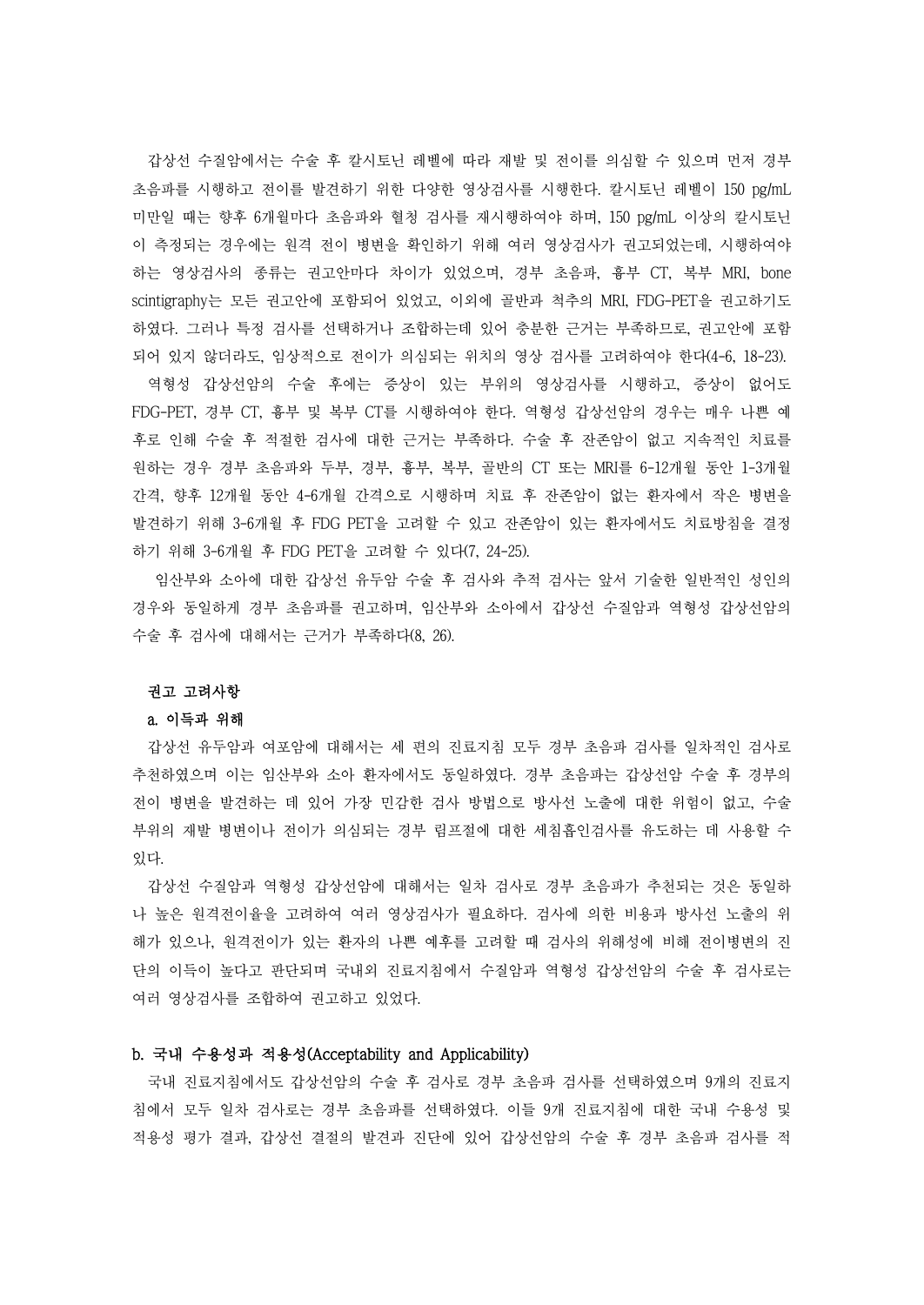용하는 것은 국내 수용성과 적용성에 무리가 없는 것으로 판단되었다. 수용성과 적용성 평가표는 부록에 제시한다.

c. 검사별 방사선량 경부 초음파검사 0 경부 CT AA AA 경부 MRI 0 흉부 CT AAAA 복부 CT AAAA PET/CT ANA

# 참고문헌

- 1. Ka Hee Yi, Eun Kyung Lee, Ho-Cheol Kang, Yunwoo Koh, Sun Wook Kim, In Joo Kim, Dong Gyu Na, Kee-Hyun Nam, So Yeon Park, Jin Woo Park, Sang Kyun Bae, Seung-Ku k Baek, Jung Hwan Baek, Byung-Joo Lee, Ki-Wook Chung, Yuh-Seog Jung, Gi Jeong Ch eon, Won Bae Kim, Jae Hoon Chung and Young-Soo Rho. 2016 Revised Korean Thyroid Association Management Guidelines for Patients with Thyroid Nodules and Thyroid Canc er. Int J Thyroidol 2016 November 9(2): 59-126
- 2. L. Leenhardt, M.F. Erdogan, L. Hegedus, S.J. Mandel, R. Paschke, T. Rago, G. Russ. 201 3 European Thyroid Association Guidelines for Cervical Ultrasound Scan and Ultrasound-Guided Techniques in the Postoperative Management of Patients with Thyroid Cancer. E ur Thyroid J 2013;2:147–159
- 3. Bryan R. Haugen, Erik K. Alexander, Keith C. Bible, Gerard M. Doherty, Susan J. Mande l, Yuri E. Nikiforov, Furio Pacini, Gregory W. Randolph, Anna M. Sawka, Martin Schlum berger, Kathryn G. Schuff, Steven I. Sherman, Julie Ann Sosa, David L. Steward, R. Mic hael Tuttle, and Leonard Wartofsky. 2015 American Thyroid Association Management G uidelines for Adult Patients with Thyroid Nodules and Differentiated Thyroid Cancer. Th yroid. 2016;16(1):1-126
- 4. Samuel A. Wells, Jr., Sylvia L. Asa, Henning Dralle, Rossella Elisei, Douglas B. Evans, R obert F. Gagel, Nancy Lee, Andreas Machens, Jeffrey F. Moley, Furio Pacini, Friedhelm Raue, Karin Frank-Raue, Bruce Robinson, M. Sara Rosenthal, Massimo Santoro, Martin S chlumberger, Manisha Shah, and Steven G. Waguespack. Revised American Thyroid Asso ciation Guidelines for the Management of Medullary Thyroid Carcinoma. Thyroid. 2015;2 5(6):567-610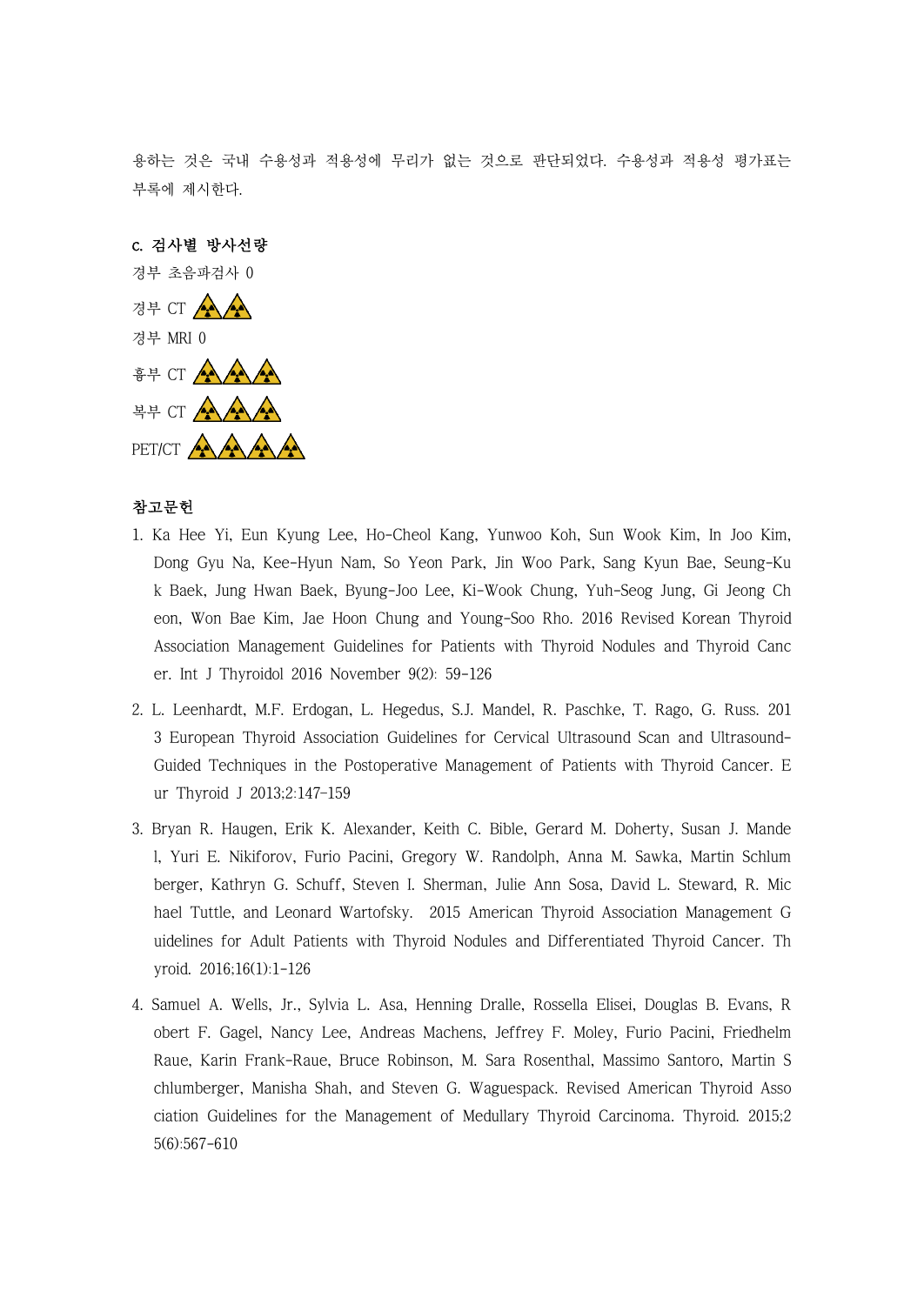- 5. Ana Luiza Maia, Debora R. Siqueira, Marco A. V. Kulcsar, Alfo J. Tincani, Glaucia M. F. S. Mazeto, Lea M. Z. Maciel. Diagnosis, treatment, and follow-up of medullary thyroid c arcinoma: recommendations by the Thyroid Department of the Brazilian Society of Endo crinology and Metabolism. Arq Bras Endocrinol Metab. 2014;58(7):667-700
- 6. R. Michael Tuttle, MD; Douglas W. Ball, MD; David Byrd, MD; Gilbert H. Daniels, MD; R aza A. Dilawari, MD; Gerard M. Doherty, MD; Quan-Yang Duh, MD; Hormoz Ehya, MD; William B. Farrar, MD; Robert I. Haddad, MD; Fouad Kandeel, MD, PhD; Richard T. Kloo s, MD; Peter Kopp, MD; Dominick M. Lamonica, MD; Thom R. Loree, MD; William M. L ydiatt, MD; Judith McCaffrey, MD; John A. Olson, Jr., MD, PhD; Lee Parks, MD; John A. Ridge, MD, PhD; Jatin P. Shah, MD; Steven I. Sherman, MD; Cord Sturgeon, MD; Steven G. Waguespack, MD; Thomas N. Wang, MD; and Lori J. Wirth, MD. Medullary Carcinom a Clinical Practice Guidelines in Oncology. JNCCN 2010;8:512–530.
- 7. Robert C. Smallridge, Kenneth B. Ain, Sylvia L. Asa, Keith C. Bible, James D. Brierley, Kenneth D. Burman,7 Electron Kebebew, Nancy Y. Lee, Yuri E. Nikiforov, M. Sara Rose nthal, Manisha H. Shah, Ashok R. Shaha, and R. Michael Tuttle. American Thyroid Asso ciation Guidelines for Management of Patients with Anaplastic Thyroid Cancer. Thyroid. 2012;22(11):1104-1139
- 8. Erik K. Alexander, Elizabeth N. Pearce, Gregory A. Brent, Rosalind S. Brown, Herbert C hen, Chrysoula Dosiou, William A. Grobman, Peter Laurberg, John H. Lazarus, Susan J. Mandel, Robin P. Peeters, and Scott Sullivan. 2017 Guidelines of the American Thyroid Association for the Diagnosis and Management of Thyroid Disease During Pregnancy an d the Postpartum. Thyroid. 2017;27(3):315-389
- 9. Gary L. Francis, Steven G. Waguespack, Andrew J. Bauer, Peter Angelos, Salvatore Ben venga, Janete M. Cerutti, Catherine A. Dinauer, Jill Hamilton, Ian D. Hay, Markus Luste r, Marguerite T. Parisi, Marianna Rachmiel, Geoffrey B. Thompson, and Shunichi Yamas hita. Management Guidelines for Children with Thyroid Nodules and Differentiated Thyro id Cancer. Thyroid. 2015;25(7):716-760
- 10. Torlontano M1, Crocetti U, Augello G, D'Aloiso L, Bonfitto N, Varraso A, Dicembrino F, Modoni S, Frusciante V, Di Giorgio A, Bruno R, Filetti S, Trischitta V. Comparative eval uation of recombinant human thyrotropin-stimulated thyroglobulin levels, 131I whole-bod y scintigraphy, and neck ultrasonography in the follow-up of patients with papillary thyr oid microcarcinoma who have not undergone radioiodine therapy. J Clin Endocrinol Meta b. 2006 Jan;91(1):60-3.
- 11. Pacini F, Molinaro E, Castagna MG, Agate L, Elisei R, Ceccarelli C, Lippi F, Taddei D, Grasso L, Pinchera A. Recombinant human thyrotropin-stimulated serum thyroglobulin co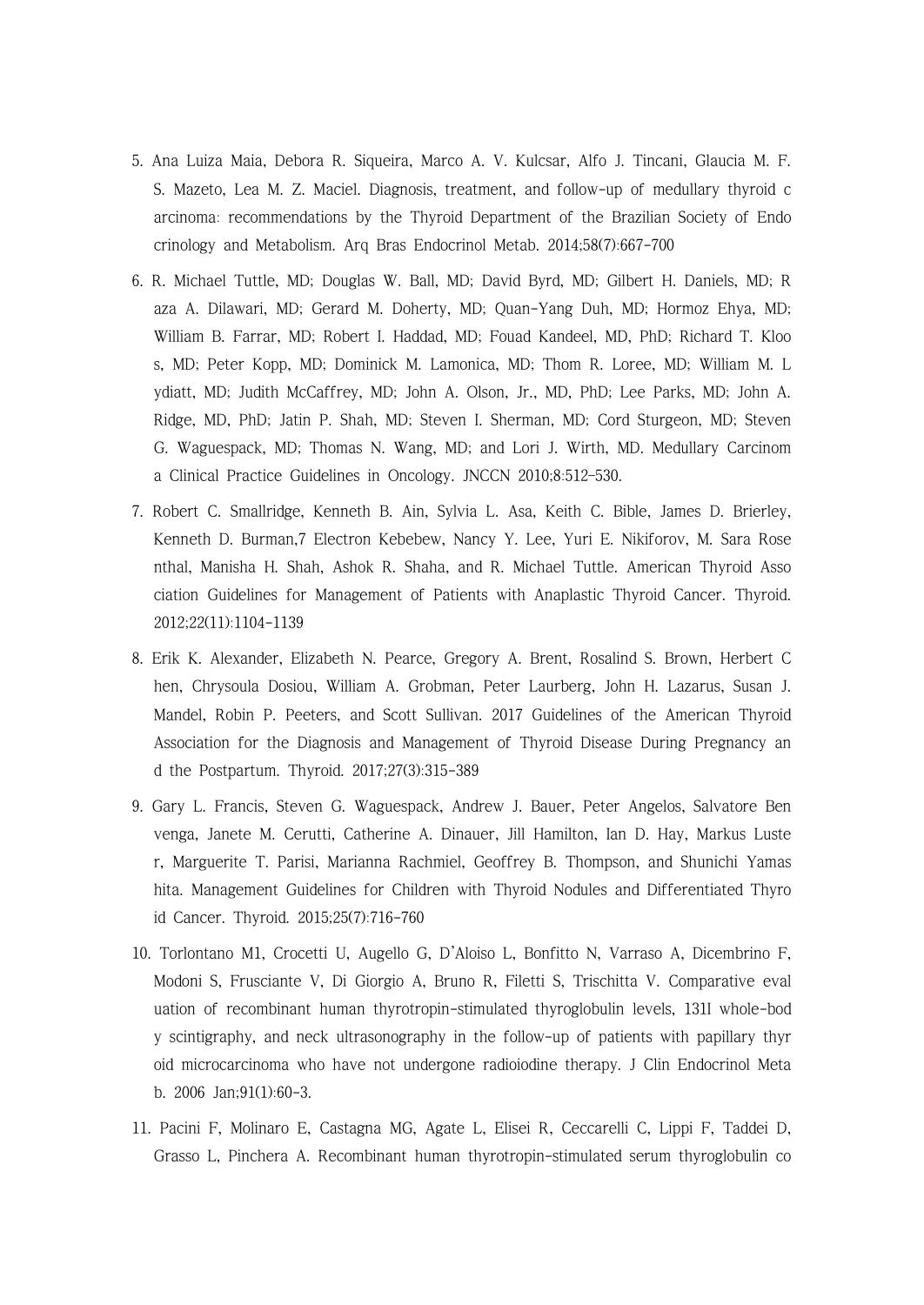mbined with neck ultrasonography has the highest sensitivity in monitoring differentiate d thyroid carcinoma. J Clin Endocrinol Metab. 2003 Aug;88(8):3668-73.

- 12. Rondeau G1, Fish S, Hann LE, Fagin JA, Tuttle RM. Ultrasonographically detected small thyroid bed nodules identified after total thyroidectomy for differentiated thyroid cancer seldom show clinically significant structural progression. Thyroid. 2011 Aug;21(8):845-53
- 13. Shin JH, Han BK, Ko EY, Kang SS. Sonographic findings in the surgical bed after thyro idectomy: comparison of recurrent tumors and nonrecurrent lesions. J Ultrasound Med. 2 007 Oct;26(10):1359-66.
- 14. Leboulleux S1, Girard E, Rose M, Travagli JP, Sabbah N, Caillou B, Hartl DM, Lassau N, Baudin E, Schlumberger M. Ultrasound criteria of malignancy for cervical lymph nod es in patients followed up for differentiated thyroid cancer. J Clin Endocrinol Metab. 20 07 Sep;92(9):3590-4.
- 15. Kouvaraki MA, Shapiro SE, Fornage BD, Edeiken-Monro BS, Sherman SI, Vassilopoulou-Sellin R, Lee JE, Evans DB 2003 Role of preoperative ultrasonography in the surgical m anagement of patients with thyroid cancer. Surgery 134:946–954.
- 16. Torlontano M, Crocetti U, Augello G, D'Aloiso L, Bonfitto N, Varraso A, Dicembrino F, Modoni S, Frusciante V, Di GA, Bruno R, Filetti S, Trischitta V 2006 Comparative ev aluation of recombinant human thyrotropin-stimulated thyroglobulin levels, 131I wholebod y scintigraphy, and neck ultrasonography in the follow-up of patients with papillary thyr oid microcarcinoma who have not undergone radioiodine therapy. J Clin Endocrinol Meta b 91:60–63.
- 17. Pacini F, Molinaro E, Castagna MG, Agate L, Elisei R, Ceccarelli C, Lippi F, Taddei D, Grasso L, Pinchera A 2003 Recombinant human thyrotropin-stimulated serum thyroglobul in combined with neck ultrasonography has the highest sensitivity in monitoring differen tiated thyroid carcinoma. J Clin Endocrinol Metab 88:3668–3673.
- 18. Boi F, Maurelli I, Pinna G, Atzeni F, Piga M, Lai ML, Mariotti S 2007 Calcitonin measur ement in wash-out fluid from fine needle aspiration of neck masses in patients with pri mary and metastatic medullary thyroid carcinoma. J Clin Endocrinol Metab 92:2115–2118.
- 19. Kudo T, Miyauchi A, Ito Y, Takamura Y, Amino N, Hirokawa M 2007 Diagnosis of med ullary thyroid carcinoma by calcitonin measurement in fine-needle aspiration biopsy spe cimens. Thyroid 17:635–638
- 20. Giraudet AL, Vanel D, Leboulleux S, Auperin A, Dromain C, Chami L, Ny Tovo N, Lum broso J, Lassau N, Bonniaud G, Hartl D, Travagli JP, Baudin E, Schlumberger M 2007 I maging medullary thyroid carcinoma with persistent elevated calcitonin levels. J Clin En